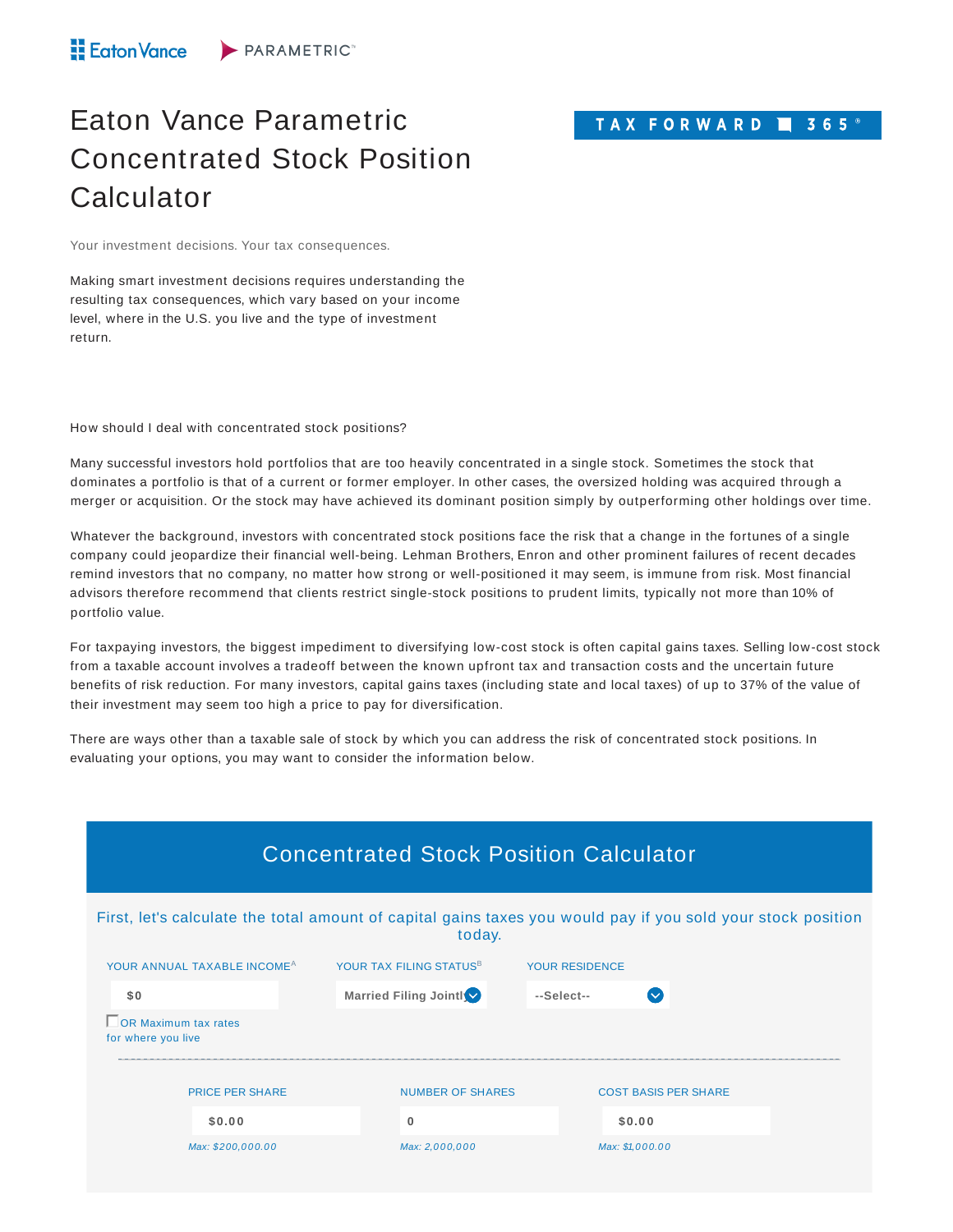The current market value of your stock position is **0.0**.

Based on your income level and where you live, your combined federal, state and local long-term capital gains tax rate<sup>1</sup> is .



That' s a difference of \$1,296,796.

Diversifying your concentrated stock position on a tax-deferred basis would enable you to increase the net liquidation proceeds at the end of your holding period by XX.XX%.

Parametric and Eaton Vance are positioned to help advisors address the most significant issues facing their leading clients. Learn more about our wealth strategies for concentrated stock.

Learn More About How Taxes Affect Your Investment Returns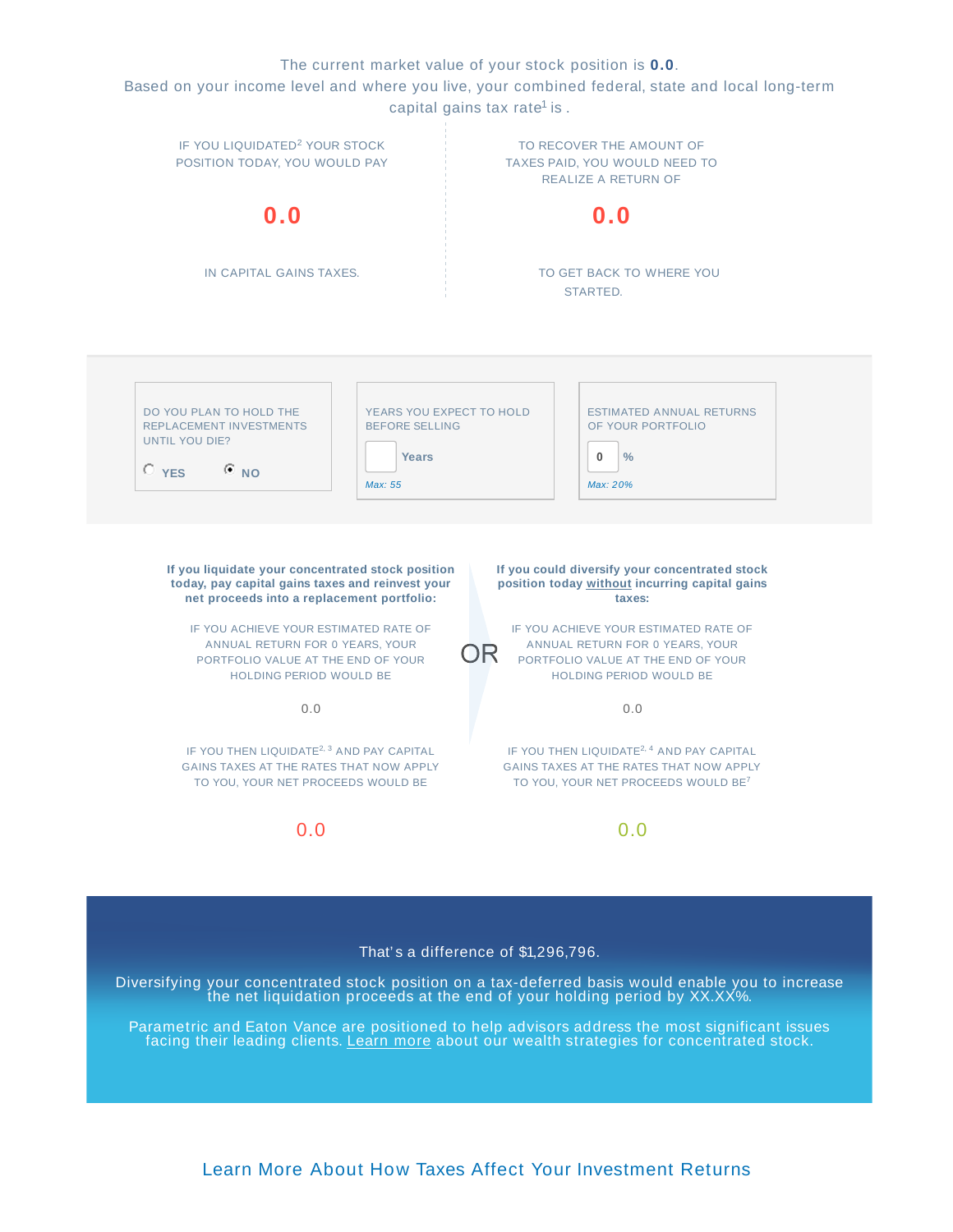| What do I pay<br>in taxes on my<br>investments?                | Compare yields<br>on different<br>types of bonds                                                                                                | How may<br>changes in<br>interest rates<br>affect me?                                          | Assess the tax<br>benefits of<br>charitable<br>giving                                                               |
|----------------------------------------------------------------|-------------------------------------------------------------------------------------------------------------------------------------------------|------------------------------------------------------------------------------------------------|---------------------------------------------------------------------------------------------------------------------|
| See the tax rates that<br>apply to your<br>investment returns. | See how the yields of<br>in-state municipal bonds<br>compare with<br>out-of-state municipals<br>and taxable bonds on a<br>tax-equivalent basis. | See how laddered bond<br>portfolios may perform<br>in different interest rate<br>environments. | See the potential<br>savings in income taxes<br>you could realize by<br>donating cash or<br>appreciated securities. |
| <b>CALCULATE</b><br><b>YOUR TOTAL</b>                          | <b>CALCULATE</b><br><b>YOUR AFTER-TAX</b>                                                                                                       | <b>CALCULATE</b><br><b>YOUR RETURN AND</b>                                                     | <b>CALCULATE</b><br><b>POTENTIAL CHARITABLE</b>                                                                     |
| TAX RATE O                                                     | <b>YIELD POTENTIAL O</b>                                                                                                                        | <b>TAX ALPHA POTENTIAL O</b>                                                                   | <b>TAX TAX BENEFITS</b>                                                                                             |

The output of this calculator is for educational purposes only and should not be considered investment, legal or tax advice. It is intended for use by U.S. individual taxpayers resident in the 50 states or the District of Columbia, and is not applicable to trusts, estates, corporations or persons subject to special rules under federal, state or local income tax laws. The indicated capital gains tax treatment applies to positions in securities held outside qualified retirement plans and other tax-deferred or tax-exempt investment vehicles. The output is general in nature and is not intended to serve as the primary or sole basis for investment or tax-planning decisions.

For more individualized information, you should consult your tax advisor or investment professional. You bear sole responsibility for any decisions you make based on the output of this calculator. The calculator makes certain assumptions that may not apply to you. The calculator has many inherent limitations, and individual results may vary.

Indicated tax rates are those in effect for 2022 as updated April 6, 2022. Indicated rates are the combined net federal, state and local income tax and net investment income (NII) tax rates that apply to an incremental dollar of your long-term capital gains (LTCGs), which may vary from your average tax rate for LTCG. The displayed LTCG tax rates have been rounded to the nearest hundredth of a percent.

Diversification does not assure a profit or prevent against loss.

 $^{\rm A}$  Taxable income is your annual gross income for federal tax purposes, less adjustments and the federal deductions you claim (standard or itemized).

 $^B$  The "Married Filing Separately" and "Qualifying Widow(er)" filing status are not given as options on this calculator, but may apply to you. Tax rates for qualifying widow(er)s are the same as indicated for "Ma rried Filing Jointly."

 $1$  Long-term capital gains (LTCGs) are gains recognized on the taxable disposition of a capital asset held for more than one year. LTCGs are generally subject to federal income tax at rates up to 20% (plus the NII tax that applies – see below); higher LTCG rates apply to collectibles, section 1202 qualified small business stock and section 1250 real property, the effect of which is not shown here. This analysis does not consider the federal alternative minimum tax (AMT) or take into account the deduction for state and local taxes paid (limited to \$10,000 annually) that is available if you itemize deductions.

The calculation of your total LTCG tax rate assumes that your taxable income for state tax purposes equals your federal taxable income. Material variations could cause your total LTCG tax rate to be overstated or understated. This analysis ignores the AMT imposed by certain states (CA, CO, CT, IA and MN), the limited deduction for federal income taxes paid that is available in certain states (MO, MT and OR) and the limited itemized deduction for state and local income taxes paid that is available in certain states (AZ, GA, HI, MO and ND). Indicated total LTCG tax rates for AL and IA are net of the deduction for federal taxes paid that are available in those states.

In most states, LTCGs are taxed at the same rates as ordinary investment income. Certain states exclude a portion of LTCG from taxable income: AR (50%); AZ (25%, only for assets acquired after 12/31/11); ND (40%); NM (40%); SC (44%); and WI (30%), the benefits of which are shown. HI applies a maximum rate of 7.25% on LTCGs, the effect of which is shown. WA imposes a tax of 7% on the sale or exchange of LTCG assets if the profits exceed \$250,000, the effect of which is not shown. MT provides a non-refundable tax credit of 2% for net capital gains, the benefit of which is shown. For KS residents, LTCGs are not subject to local income tax where applicable, the benefit of which is shown. Net LTCGs in excess of \$10 million are excluded from AR taxable income, net LTCGs of up to \$5,000 annually are excluded from VT taxable income and net capital gains of up to \$1,000 annually are excluded from NM taxable income, the benefits of which are not shown. LA and OK exclude from taxable income all or a portion of LTCGs realized on sales of stock of in-state companies held for multiple years and certain other states provide favorable treatment of limited categories of LTCGs, the benefits of which are not shown.

The indicated total LTCG tax rate includes local income taxes imposed by certain cities, counties and other local jurisdictions in IN, IA, KS, MD, MI, NY, OH and OR on investment income and gains. Local income taxes that do not apply to LTCGs are not included.